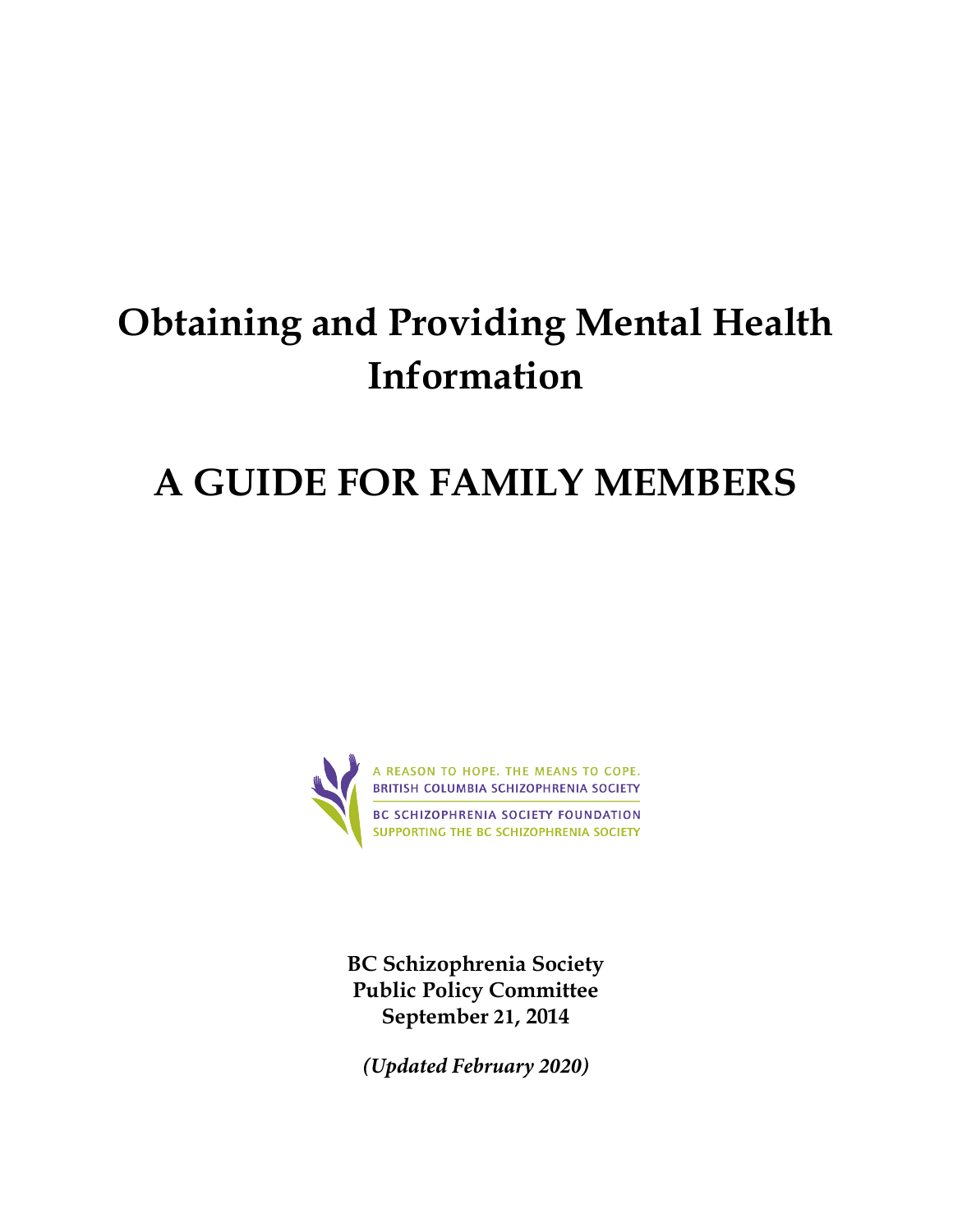## **Obtaining and Providing Mental Health Information A Guide for Family Members**

#### **Purpose**

This Guide is designed to help family members and others playing a family-like role

- (i) Receive information from mental health care professionals; and
- (ii) Give information to mental health care professionals.

Information-sharing is important for continuity of patient care, as well as for the recovery and ongoing support of the ill person's health and well-being.

#### **Guide for Whom?**

This Guide is for families who:

- Are involved in caring for a person with a severe mental illness.
- Require information from clinicians (e.g. psychiatrist, physician, nurse, social worker, hospital or community mental health staff, residential facility staff, etc.)
- Wish to provide clinicians with information that would be helpful for the person's care (referred to as *collateral information*).

#### **Confidentiality and the Law**

The law and professional ethics require that doctors, nurses, and other clinicians keep everything a patient tells them confidential except:

- Where the patient gives permission or consent to release information OR
- Where the law allows or requires information sharing with others even if the person does *not* consent. The *Freedom of Information and Protection of Privacy Act*, which applies to Regional Health Authorities, is interpreted to mean that:

*"public bodies may release necessary personal information to third parties without the consent of the client where disclosure is required for continuity of care or for compelling reasons if someone's health or safety is at risk"*

(see page 119 of Guide to the *Mental Health Act,* "Freedom of Information and Protection of Privacy Fact Sheet, Releasing Personal Health Information to Third Parties", Ministry of Health, Information and Privacy Records Branch, effective 2004).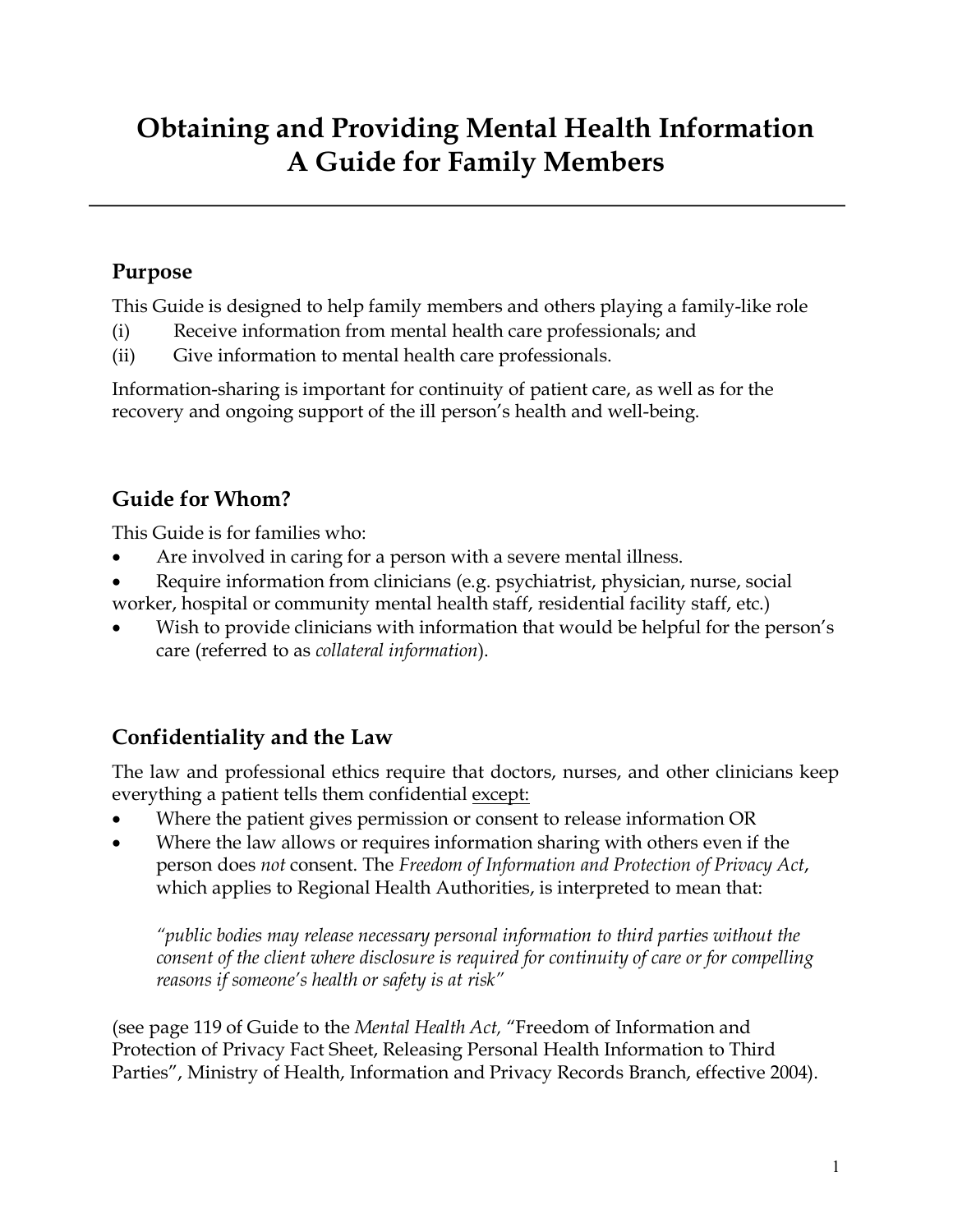### **How to Obtain Relevant Information from a Clinician**

#### **Introduction**

There are two ways a family member can obtain information relevant to the person's care:

- 1. By encouraging the ill person to provide consent to release necessary information to their family member. This is the preferred approach.
- 2. If the person does not consent, by providing clinicians with information so that they can use provisions in the *Freedom of Information and Protection of Privacy Act (FIPPA)* or the *Personal Information Protection Act* (in private practice) to justify information sharing without consent.

The decision to release information rests with the clinician. Such decisions— whether consented to or not—can be facilitated by families, who often know the ill person and their circumstances well.

This Guide applies to community and inpatient services and includes people under the *Mental Health Act.*

#### **A. Tackling the Consent Issue**

1. **Ask the Clinician to Obtain Consent.** Tell the clinician that you are helping care for the ill person and that you need relevant information necessary for their continuity of care. You do not want personal details that are not relevant to their care. Suggest that the clinician obtain consent from the ill person and have the consent information kept on the patient's file. This will also provide permission for other staff to give you needed information.

An approach to helping obtain consent is for you to ask the clinician how they obtain consent. If the response appears to be realistic for your relative, that should resolve the issue. If the clinician seems to need suggestions you might propose that the clinician say something like:

*"For me and the people who work with me to be able to do our job to help you, we sometimes need to share information with or get information from others who care about you – for example, your mother, and other members of your support group. This does not include information about your personal life, but only things useful for your recovery. I assume that's ok?"*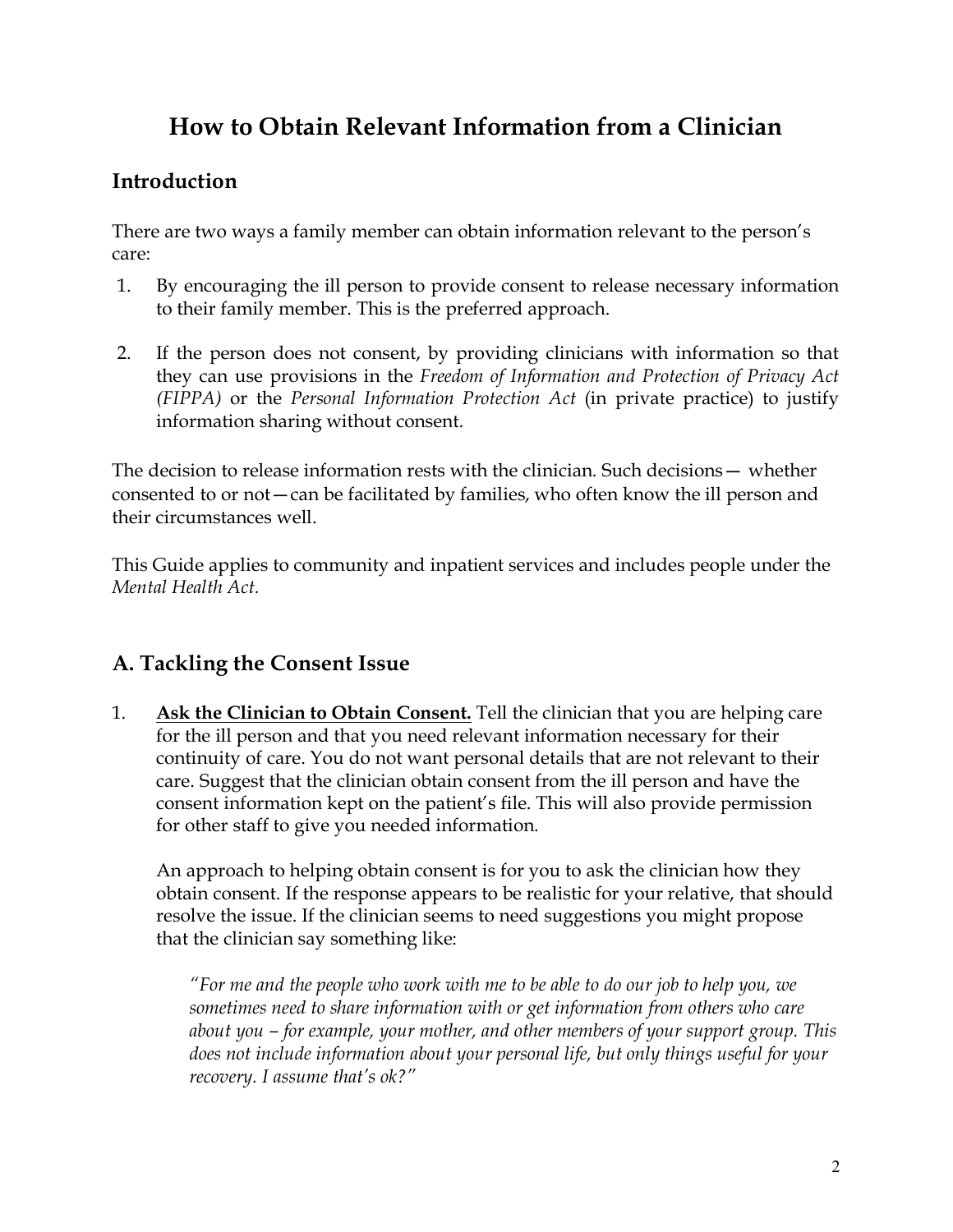A positive response represents consent, and the clinician can make a file note that will cover all clinicians communicating with a family. The clinician assumes that the person is capable of consenting unless proven otherwise. Consent must be given freely and not obtained by coercion or threat.

If the clinician does not deal with consent in this fashion or the person does not consent in this situation, a consent form may be useful.

*2.* **Obtain Written Consent.** Complete a consent form for *Release of Information*  (Appendix A), signed by the person and witnessed by someone other than you. If another clinician needs evidence of consent provide this completed form. The form is evidence of consent. Since the form was signed when the person was capable, its authority carries over if the person becomes incapable. (Of course, a capable person can withdraw consent at any time.)

A valid *Release of Information* form should be adequate for release of relevant information whether the person is capable of consenting or not. A more formal way of addressing consent to release information and decision making on additional issues is with a Representation Agreement.

*3.* **Prepare a Representation Agreement.** These agreements are the most powerful legal instrument available under the *Representation Agreement Act*. Representation Agreements exist so that if you are capable of understanding, you can name another person as your "representative"— usually a relative, but any adult can be named. Your representative can then make decisions on your behalf if you become incapable. Instructions can be given, for example, for a representative to give and receive mental health information and to make health-related judgments that a person may not be capable of if they become psychotic. The Representation Agreement comes into force when someone becomes incapable, but a signed Representation Agreement is also good evidence of consent for a clinician to release information.

Information on how to set up a Representation Agreement can be found here: https://www2.gov.bc.ca/assets/gov/health/managing-your-health/incapacityplanning/representation\_agreement\_s9.pdf

Nidus at http://www.nidus.ca/?pageid=46 also provides information and a lawyer may be consulted.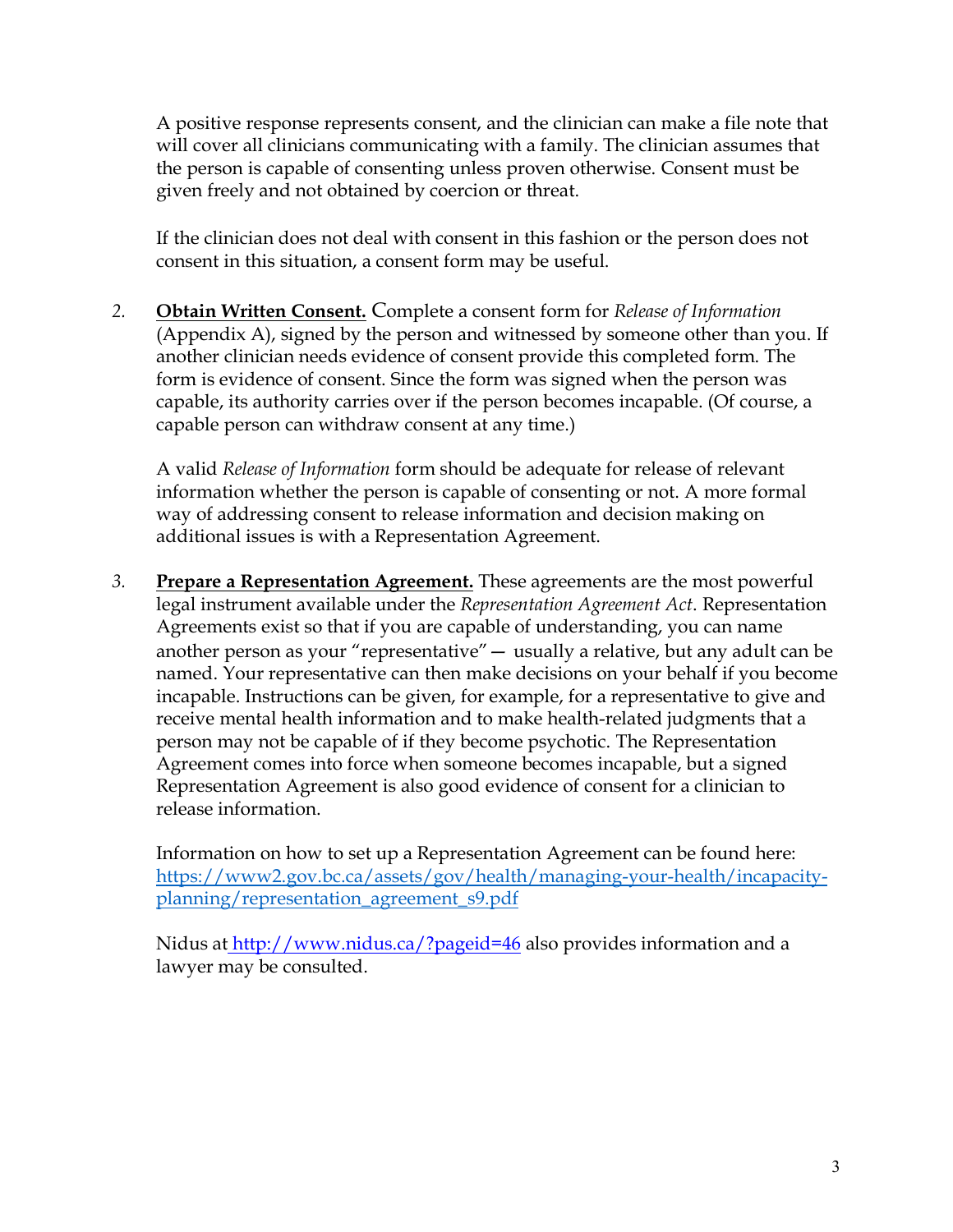#### **B. If the Ill Person Does Not Agree to Release Information**

- 1. Continue to try to discuss the benefits of consent with the person. Explain that personal or intimate details are not your business, that you have no interest in such information and that the clinician must keep all such information confidential.
- 2. If someone indicated when they were capable that they wanted their information shared if they become incapable (e.g., psychotic), that evidence should be acceptable to clinicians – even if the person subsequently becomes incapable and refuses. Evidence for this prior capable instruction would include a previously completed consent form, or statements the person has made and are known to the family member.
- 3. If the person has a Representative Agreement, it becomes effective if the person's illness worsens and they are not capable of making an information release decision. Information can then be released to the family on the authority of the Representative Agreement.
- 4. If consent is not available through verbal consent, a consent form, a Representation Agreement, or other evidence, the *Freedom of Information and Protection of Privacy Act* (FIPPA) can apply. FIPPA provides the clinician with authority to release information to you despite the ill person's objection provided certain conditions apply. The *Freedom of Information and Protection of Privacy: Fact Sheet* (Guide to the *Mental Health Act*, British Columbia Ministry of Health, 2005, Appendix 13, p. 120) states:

*"If a client's personal information was collected for health care purposes, public bodies [hospitals, regional health authority clinics, etc.] may release necessary information to third parties for "continuity of care". This means public bodies may disclose personal information to healthcare professionals, family members, or to other persons, such as friends and relatives, involved in a client's care for the purposes of that care. The release of the information must be in the best interests of the health of the client."*

The Guide to the *Mental Health Act*, Appendix 13, provides more detail, plus examples that show how clinicians can share important information with families despite the absence of consent. If clinicians involved are not familiar with this document, it may be helpful to provide them with a copy of Appendix 13. You should also inform the clinician of the reasons that you receiving the information is necessary for the continuity of the person's care and/or because it will reduce risk to the health and safety of the ill person or others, and it is in the patient's best interest. The Guide is available at:

http://www.health.gov.bc.ca/library/publications/year/2005/MentalHealthGui de.pdf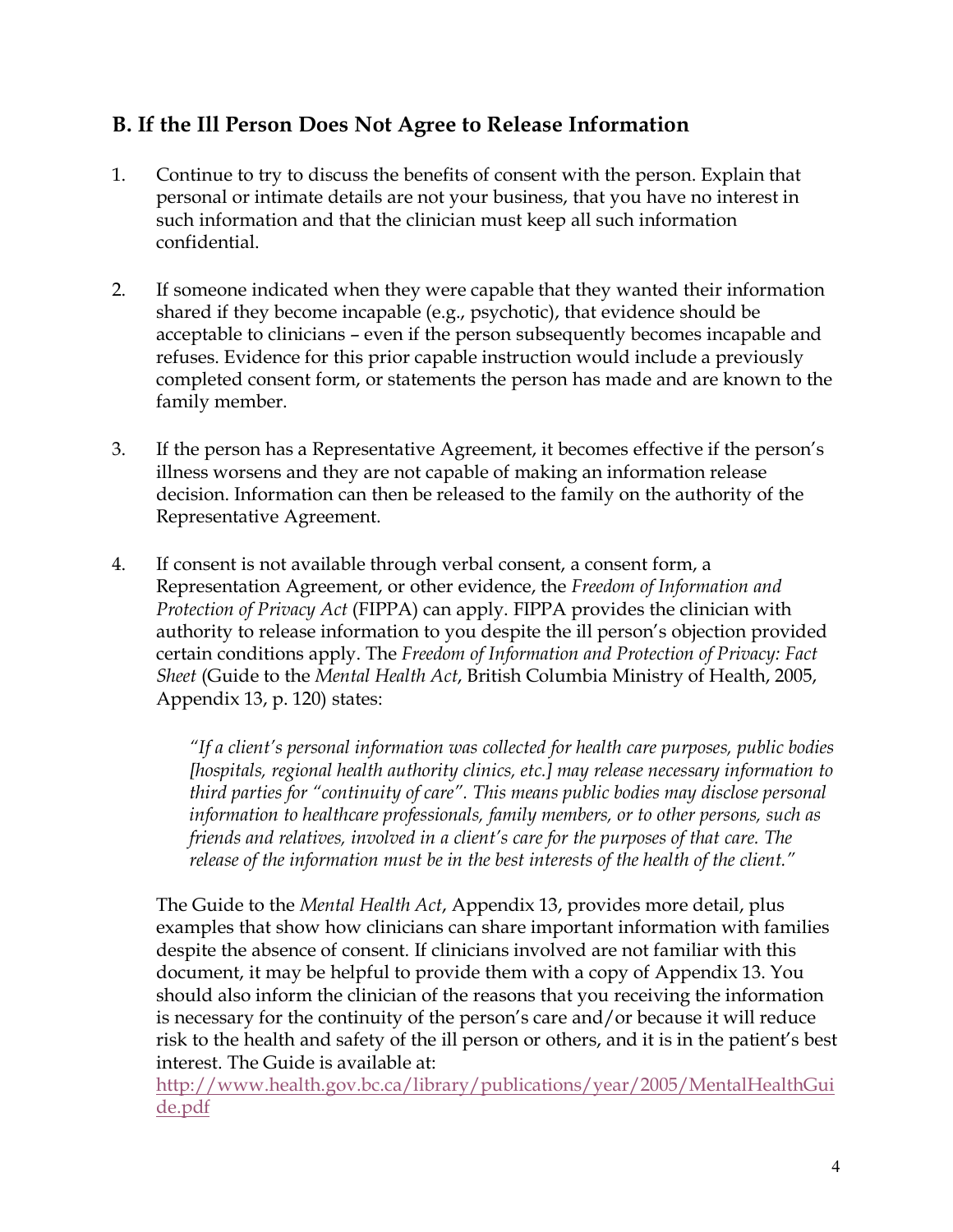5. Regarding safety concerns, information may also be released without consent of the person if "compelling circumstances exist that affect anyone's health or safety" (s. 31.1(m) FIPPA).

#### **C. Mental Health Act Information Provided to Near Relatives**

If the person is an involuntary patient under the *Mental Health Act*, the *Act* requires a near relative to be informed of the following: the involuntary admission and the patient's right to Renewal Certificate examinations, to a second medical opinion on the appropriateness of the patient's treatment, to apply to the Review Panel and the court. These applications may be made by the patient, a relative, or any other person on behalf of the patient. In addition, the near relative must be notified if the person applies to the Review Panel and also when the patient is discharged from involuntary status including from extended leave.

If the near relative does not receive these notifications or needs more information about the notification forms they should contact the patient's nurse, social worker, physician or psychiatric unit director.

The "near relative" selected by the patient can be someone other than the nearest blood relative.

#### **D. Valid Reasons for Not Releasing Information**

Valid reasons for a clinician not releasing patient information to a family caregiver despite consent include the following:

- To do so would likely endanger the health or safety of the patient or another person
- The information names other people (in written form these can be blacked out)
- The information has been provided in confidence by another individual.

If, despite consent, clinicians refuse to provide information to caregivers, ask them under what provisions of the *Freedom of Information and Protection of Privacy Act* they are refusing.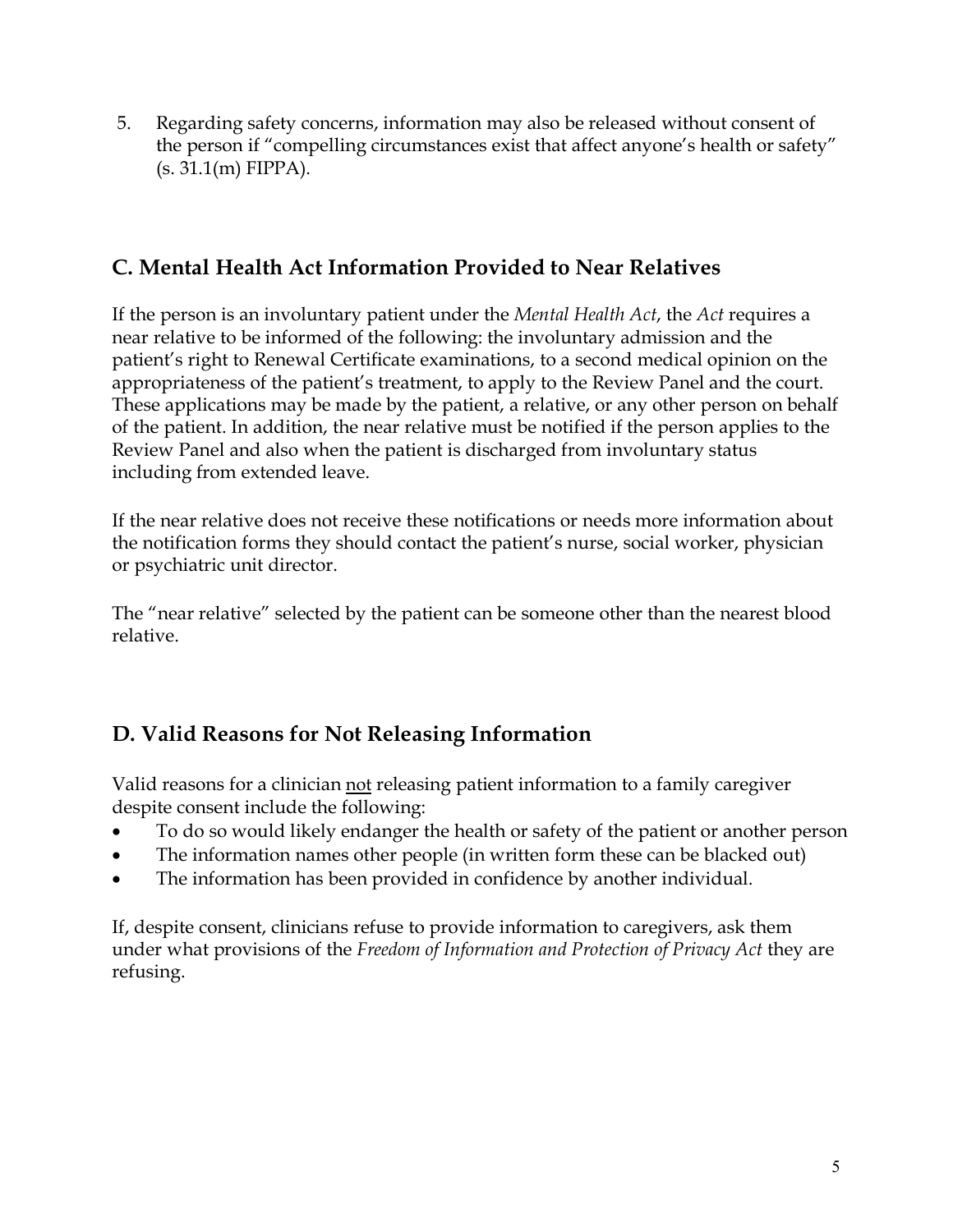#### **E. If Information is Not Released by the Clinician**

- 1. If clinicians are reluctant to give specific patient information, they may feel comfortable providing information about a hypothetical situation that you infer might apply to the person you are concerned about. For example, where a son has refused consent to talk to his mother about his prognosis, the clinician could respect that and say, for example, "If they don't take their medication, about  $X\%$ of people with the kind of schizophrenia your son has are likely to relapse within a year."
- 2. If information is not forthcoming from a service provider then, to pursue the matter, ask to speak to the clinician's manager. If going up the management chain is not successful B.C. Health Authorities have formalized complaint procedures through their *Patient Care Quality Office*. If that office does not resolve the issue, an appeal can be made to the Patient Care Quality Review Board. The Health Authority can advise on how to contact the Board (see also https://www.patientcarequalityreviewboard.ca/). Assistance at any stage is often available through local mental health administration, mood disorder or schizophrenia advocacy organizations. The College of the profession of the clinician involved in withholding the information can be approached, as can the Ombudsman.

#### **F. Providing Information to Clinicians**

Families often have information that they believe would be helpful to clinicians. Examples might include noticeable improvement or worsening symptoms, side effects, new symptoms, not following treatment plan, etc. The relevant law in FIPPA is:

*s. 27 (1) A public body must collect personal information directly from the individual the information is about unless (a.1) the collection of the information is necessary for the medical treatment of an individual and it is not possible (i) to collect the information directly from that individual* ..."

If the ill person does not have the information or will not provide it, which means it is not possible for the information to be provided directly and hence the family may provide it to the clinician

*First published September 21, 2014 (updated February 2020)*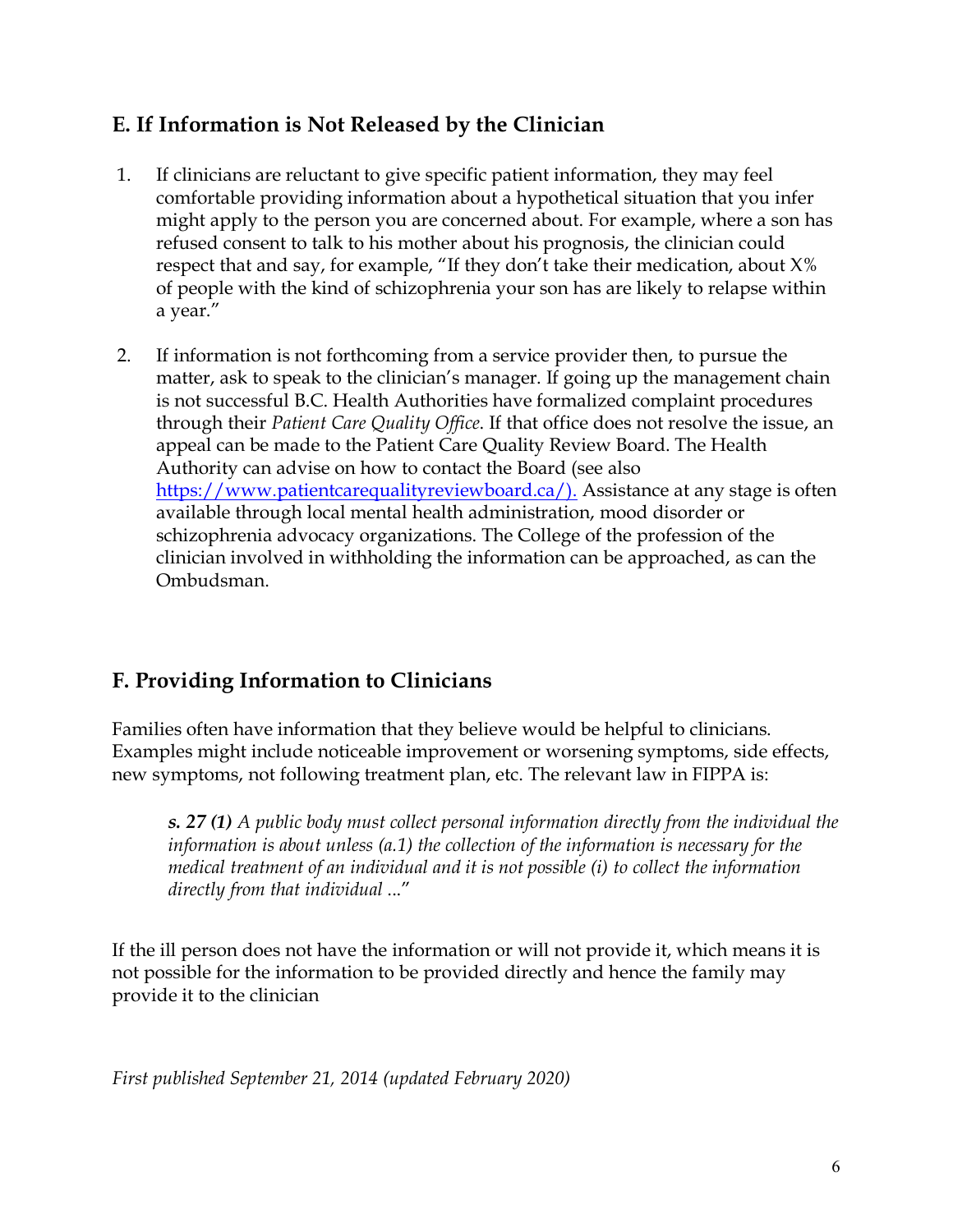## **Obtaining and Providing Mental Health Information A Guide for Family Members**

#### **APPENDIX A: AUTHORIZATION TO RELEASE HEALTH CARE INFORMATION**

| Name | Date of Birth |
|------|---------------|
|      |               |

I authorize the release of my health care information to and the provision of health care information from the following person or persons:

Name(s)

Relationship (*e.g., son, daughter, parent, friend, family physician, etc.)*

Signature:

Date Signed: The Signed: The Signed School and School and School and School and School and School and School and School and School and School and School and School and School and School and School and School and School and

**Witness:** I testify that this is the signature of the above-named person and that the person understands and appreciates the effects of signing this release.

Witness (printed name):

Witness (signature): Date: Date: